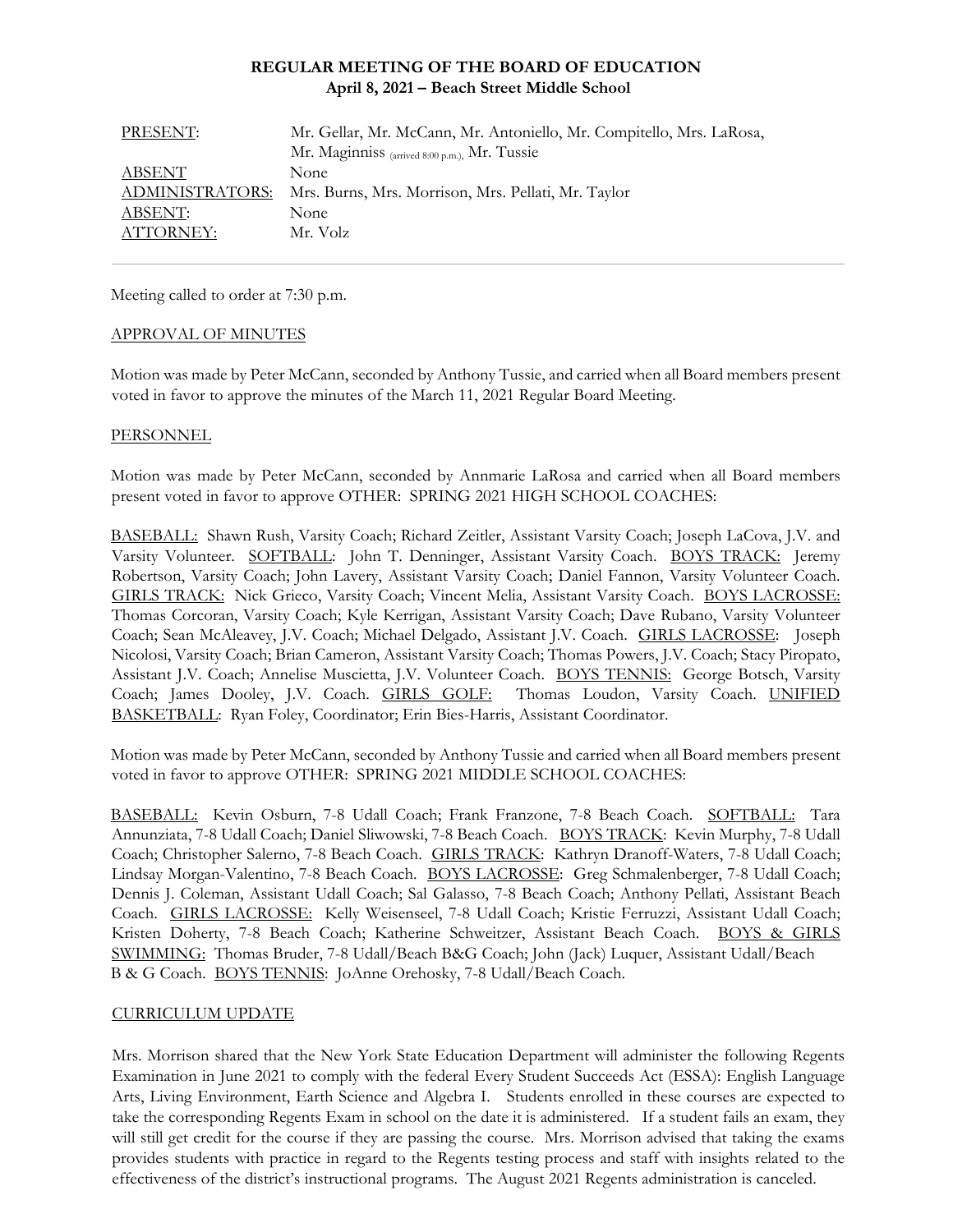AP exams will be administered digitally starting on or about June 1 based on the AP's Session 3 schedule. Individual assessment (IA) for each course will take the place of IB exams.

Session 1 only of the ELA 3-8 and Math will be administered, and will not include field test questions, will be reduced in length and are all multiple choice.

Education Committee: Richard Antoniello reported on the meeting held on 4/7/2021. Items reviewed included the IB/AP, FLAC, Regents and Grades 3-8 exam administrations; an adjustment to the CSIP requirement; the Pre-K and Little Lions programs; and printers in elementary classrooms.

Finance Committee: Peter McCann reported on the meeting held on 4/7/2021. Items reviewed included the February treasurer's report and extra-curricular report; March payroll summary; February financial statements; February claims audit report; March system manager audit report; payroll certification forms; donation; surplus; contracts, and bid extensions. Mrs. Pellati advised that the enacted budget was released on April 6, 2021 and the district is analyzing the impact to West Islip.

Buildings and Grounds: Peter McCann reported on the meeting that took place on 4/7/2021. Two representatives from BBS discussed building generator costs for Beach Street and District Office, and shared that the Manetuck generator project finished. The high school warehouse garage door needs to be replaced and BBS will provide specs. The P.J. Bellew bathrooms are complete. The committee discussed and approved an Eagle Scout project.

The committee also discussed the Masera School and will engage with the community to investigate its options. There are presently two potential short-term leasing possibilities being considered.

Mrs. LaRosa advised that a community group should be commissioned so the district can hear more about the community's perspective.

Special Education Committee: Tom Compitello reported on the meeting held  $4/7/2021$ . Items reviewed included the special education program, CSE and annual reviews, and remote learning.

#### FINANCIAL MATTERS

The treasurer's report for February was presented: beginning balance \$69,669,551.35; ending balance \$63,540,353.35.

Motion was made by Peter McCann, seconded by Anthony Tussie, and carried when all Board members present voted in favor to approve General Fund budget transfers 4028-4042.

Motion was made by Peter McCann seconded by Annmarie LaRosa and carried when all Board members present voted in favor to approve Contracts/Agreements 2021-2022: Milestones in Homecare, Inc. Consultant Services Contract; Theralympic Speech, PLLC Consultant Services Contract.

Motion was made by Peter McCann seconded by Anthony Tussie and carried when all Board members present voted in favor to approve the following surplus: Vehicle #503 – Ford truck VIN#1FTSF31FO3EA64509.

Motion was made by Peter McCann seconded by Annmarie LaRosa and carried when all Board members present voted in favor to approve 2020-2021 Health Service Contracts: Bay Shore UFSD - \$18,598.60; Brentwood UFSD - \$660.95.

Motion was made by Peter McCann seconded by Anthony Tussie and carried when all Board members present voted in favor to approve 2021-2022 Bid Extensions: #2001 Emerald Electric and Solar, Inc.; #2002 Dom's Lawn Maker, Inc.; #2003 – Cardinal Control Systems, Inc.; #1806 Long Island Geese Control; #2007 Winters Bros. Hauling of Long Island, LLC; #2010 Parkway Pest Services.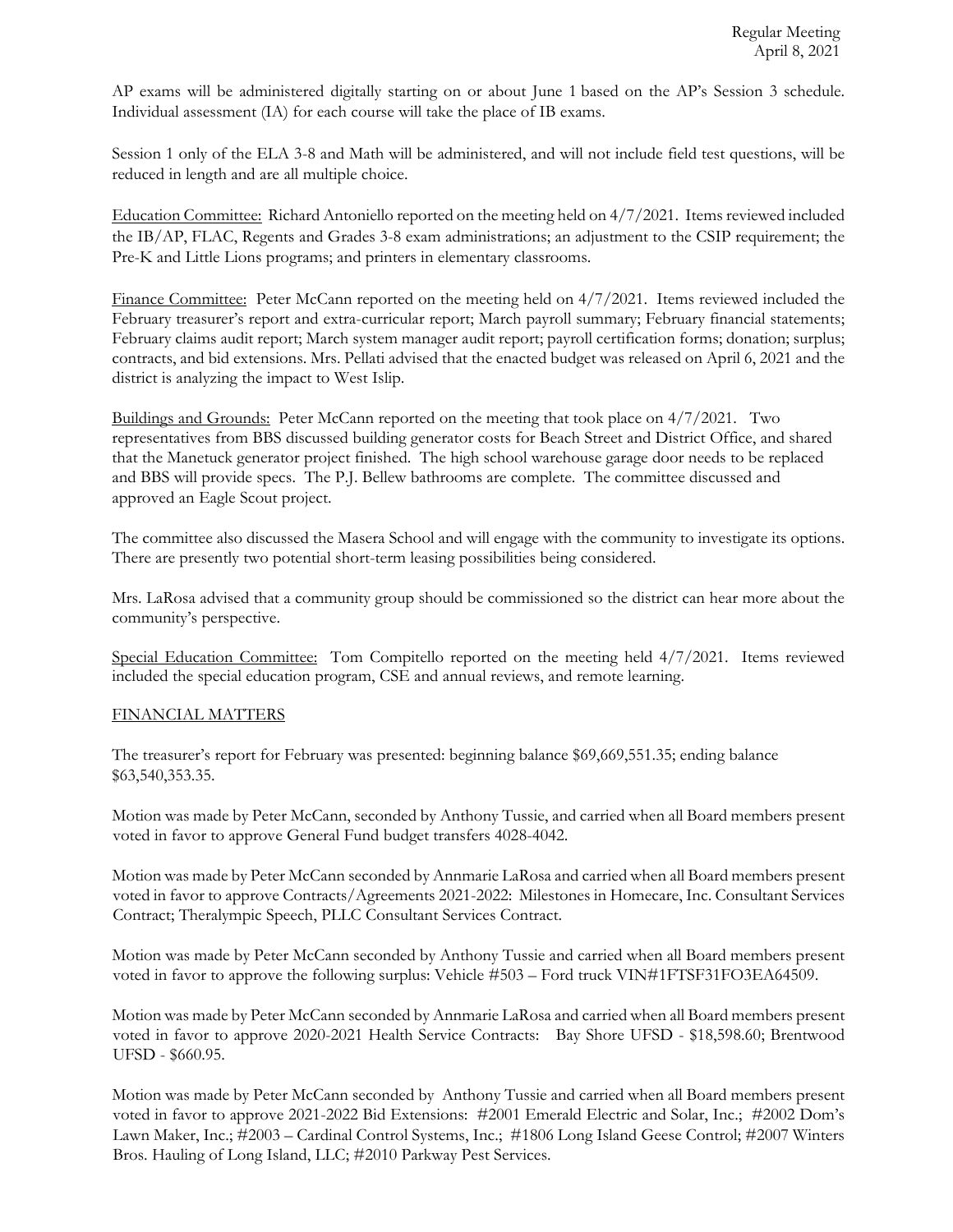Motion was made by Peter McCann seconded by Anthony Tussie and carried when all Board members present voted in favor to approve resolution re: Donation from Christina Elefante and Janet Arnao - \$1700 – Manetuck for purchase of rock display for courtyard.

Motion was made by Peter McCann seconded by Anthony Tussie and carried when all Board members present voted in favor to approve resolution re: 2020-2021 budget be increased by \$1,700.00.

## **DONATIONS**

*WHEREAS, the West Islip Union Free School District is in receipt of donated funds in the amount of \$1,700.00 from Christina Elefante and Janet Arnao, which have been donated for the purchase of a rock display in the Manetuck Elementary School courtyard.* 

## **RESOLUTION: INCREASE 2020-2021 BUDGET**

*BE IT RESOLVED, that the Board of Education hereby authorizes the appropriation budget for the 2020-2021 school year to be increased to \$124,409,878.83 an increase of the \$1,700.00 donation from Christina Elefante and Janet Arnao for the Manetuck Elementary School.* 

## PRESIDENT'S REPORT

Motion was made by Peter McCann, seconded by Annmarie LaRosa, and carried when all Board members present voted in favor to approve Reorganizational Meeting  $\sim$  July 6, 2021 at 7:30 p.m. at West Islip High School.

There was a discussion of 2021-2022 Regular Meeting and Planning Session dates.

Motion was made by Peter McCann, seconded by Annmarie Larosa, and carried when all Board members present voted in favor to approve WITA Lease Agreement.

Motion was made by Peter McCann, seconded by Annmarie LaRosa, and carried when all Board members present voted in favor to approve 2020-2021 Chief/School Physicians revised.

## SUPERINTENTENT'S REPORT

Mrs. Burns congratulated the winter high school athletic teams that were awarded Top Sportsmanship Honors in their respective division. On Thursday, 3/25/2021, 74 students were inducted into the World Languages Honor Society, including 48 Spanish, 50 Italian and 11 ASL students. Mrs. Burns expressed how impressive this was especially given the challenges of the past year and congratulated all the students and staff. Mrs. Burns advised that for the fourth year in a row, West Islip was recognized by the NAMM Foundation as a "Best Community for Music and Education", celebrating school districts for their support and commitment to music education.

## NOTICES/REMINDERS

The final Budget Workshop will take place on Tuesday, 4/13/2021, at 7:30 pm. at Beach Street Middle School.

A Mission Be Online Mindful Parent Workshop for West Islip High School students and parents will be held on Thursday, April 15, 2021 from 7:00 p.m. to 8:30 p.m. All information is on the district website.

The following residents wished to speak during an "Invitation to the Public":

Mr. Don Marmo, 1317 Wilson Place, West Islip – Mr. Marmo had several questions regarding prospective tenants for the Masera School and asked how many discussions the board has had and if there were minutes to those discussions. Mr. Gellar advised that since those discussions are considered negotiations, they would be held in Executive Session. Mr. Marmo asked if the potential tenants would be making repairs, if they are